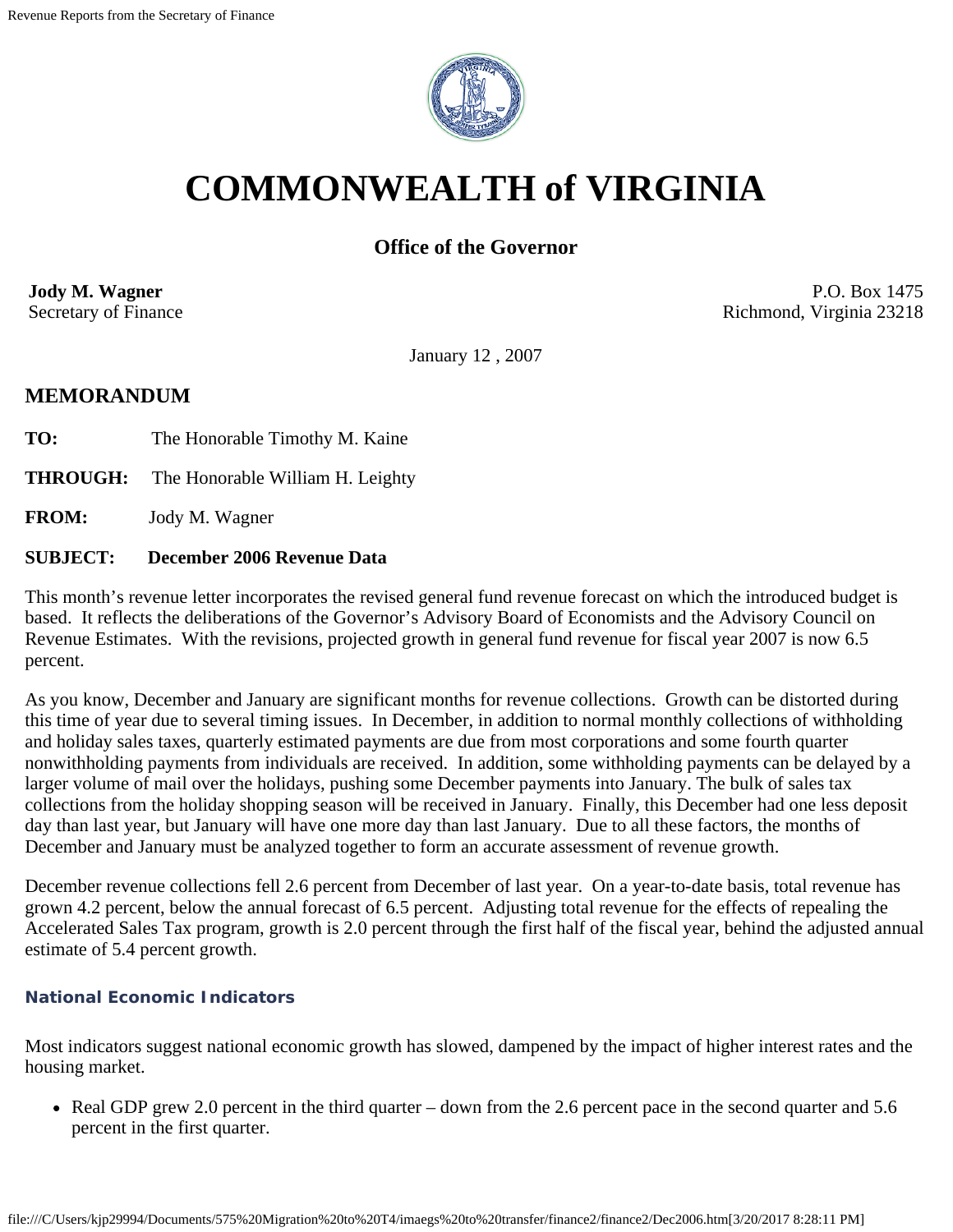The labor market is healthy -- payroll employment grew by 167,000 jobs in December, much stronger than expected. November gains were revised up from 132,000 to 154,000. In a separate report, the unemployment rate was unchanged at 4.5 percent.

- Initial claims for unemployment rose from 319,000 to 329,000 during the last week of December. The four-week moving average rose from 316,000 to 317,500. The initial claims report is consistent with a healthy labor market.
- Lower energy prices have led to lower inflation. The Consumer Price Index was unchanged at 201.7 percent in November, following declines of 0.5 percent in September and October. Core CPI, excluding food and energy, was also flat in November and was at 2.6 percent for the year.
- The Institute of Supply Management index rose from 49.5 to 51.4 in December. Although a reading above 50.0 suggests the sector is expanding, growth in this sector has slowed.
- The Conference Board's index of leading indicators rose 0.1 percent in November, its third consecutive increase. Growth in the index is consistent with a slowly growing economy.
- The Conference Board's index of consumer confidence reached an eight-month high in December, rising from 105.3 to 109.0. Both the present conditions and expectations components increased.
- At its December meeting, the Federal Reserve left the federal funds rate unchanged at 5.25 percent, where it has remained since June. It cited substantial cooling of the housing market. In its statement, the Federal Reserve indicated that the economy is likely "to expand at a moderate pace on balance over coming quarters."

## **Virginia Economy**

In Virginia, payroll employment grew 1.4 percent in November. Growth in Northern Virginia remained well above the rest of the state, with a 2.8 percent gain. Jobs in Hampton Roads grew by 1.7 percent, followed by Richmond-Petersburg with 0.9 percent growth and the western MSAs with 0.7 percent growth. The unemployment rate rose slightly from 2.7 percent to 2.8 percent in November.

## **December Revenue Collections**

General fund revenues fell 2.6 percent in December 2006 from December 2005. Through the first half of the fiscal year, total revenue has grown 4.2 percent, below the annual forecast of 6.5 percent. Adjusting total revenue for the effects of repealing the Accelerated Sales Tax program, growth is 2.0 percent through December 2006, behind the adjusted annual estimate of 5.4 percent growth.

**Individual Income Tax Withholding (54% of general fund revenues):** Collections of payroll withholding taxes grew only 1.2 percent in December. One less deposit day than December of last year contributed to the slow growth. Yearto-date withholding growth is 4.9 percent, lagging the projected annual growth rate of 5.7 percent.

**Individual Income Tax Nonwithholding (18% of general fund revenues):** Collections of nonwithholding fell 4.3 percent for the month. Year-to-date, collections in this source are 10.5 percent above the same period last year, tracking closely to the annual estimate of 10.2 percent.

December growth in nonwithholding can be distorted by the timing of payments. Taxpayers have until January 15 to submit their fourth estimated payment for tax year 2006, and January collections in this source are typically much higher than December collections.

In addition, monthly growth patterns in prior years have shown large swings between December and January. Strong growth in December is often followed by marked weakness in January and vice versa. A clearer assessment of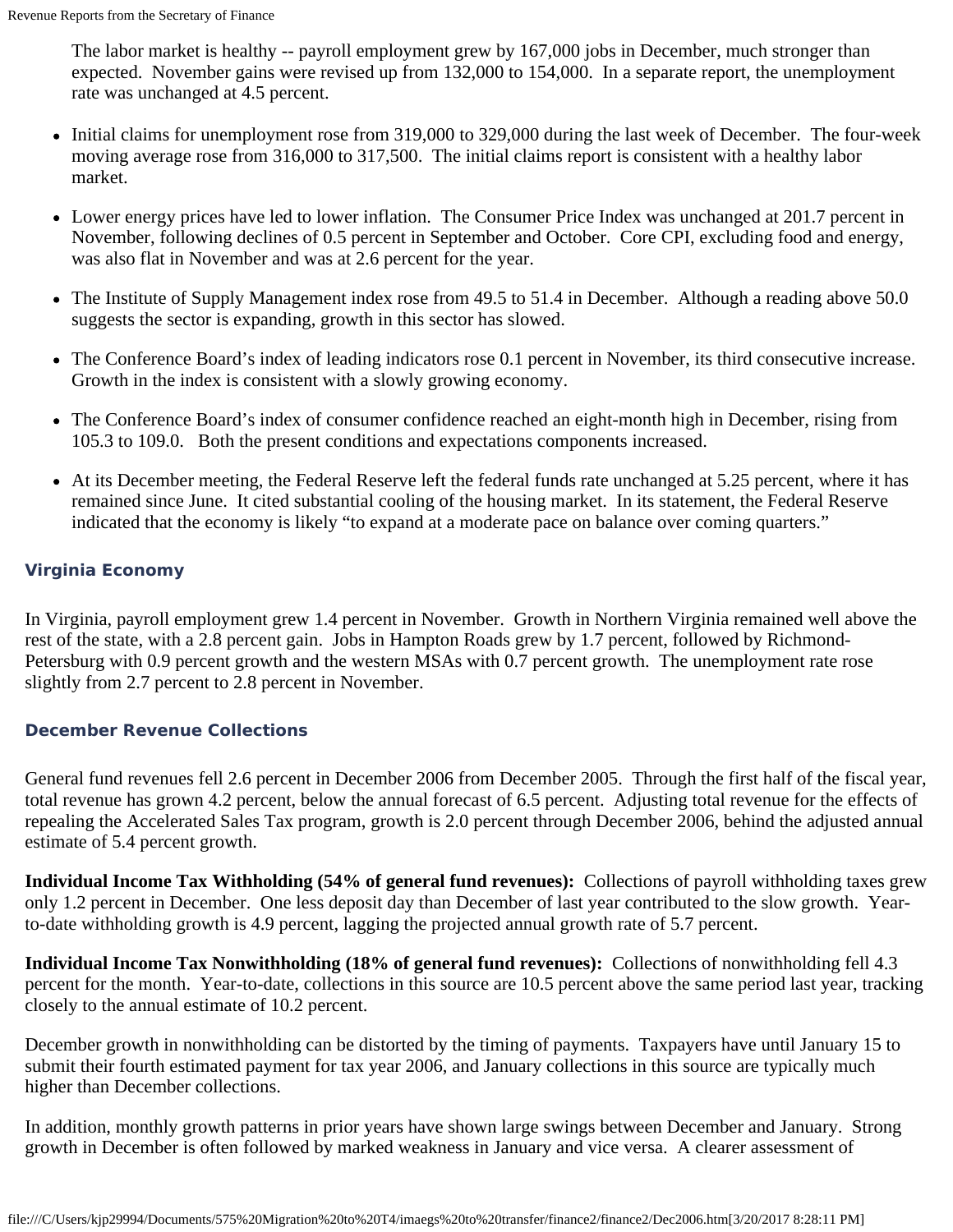collections will be possible at the end of January, when all quarterly payments have been received.

**Individual Income Tax Refunds:** In December 2005, the transition to a new computer system required TAX to process a limited number of tax returns, resulting in few refunds in the fall. In December 2006, with the new system in place, TAX returned to a normal level of processing. Through December 2006, \$220.0 million in refunds has been issued compared with \$113.0 million in the same period last year.

**Sales Tax (20% of general fund revenues):** Collections of sales and use taxes, reflecting November sales, grew 5.6 percent in December 2006. As with individual nonwithholding, January receipts are needed to more accurately assess growth in this source because a large part of holiday sales tax collections will be received in January.

Year-to-date growth in sales and use taxes of 15.4 percent is inflated due to the repeal of the Accelerated Sales Tax program. Adjusting for the repeal of this program, growth in this source was 3.1 percent through December, compared with the 4.1 percent growth necessary to meet the annual estimate.

**Corporate Income Tax (6% of general fund revenues):** Collections of corporate income tax fell 21.4 percent in December. This is overstated since TAX did not issue many refunds last year because of controlled production, while this year, refund activity returned to more typical levels.

On a year-to-date basis, collections of corporate income tax have fallen 5.1 percent, well below the annual estimate of 3.4 percent growth.

Wills, Suits, Deeds, Contracts (4% of general fund revenues): Wills, suits, deeds, and contracts -- mainly recordation tax collections – fell 15.8 percent in December as the housing market continued to slow. Year-to-date collections in this source have fallen 21.1 percent from last year.

#### **Other Revenue Sources**

The following list provides data on December collections for other revenue sources:

|                                           |          | Year-to-Date   Annual Estimate |
|-------------------------------------------|----------|--------------------------------|
| Insurance Premiums Taxes (3% GF revenues) | $-4.4\%$ | 2.9%                           |
| ABC Taxes (1.0% GF revenues)              | 4.6%     | 3.6%                           |
| Interest Income $(0.6\%$ GF revenues)*    | 83.1%    | 101.0%                         |

**All Other Revenue:** Receipts in All Other Revenue fell 16.1 percent in December -- \$27.0 million compared with \$32.2 million in December of last year. Most of the decline was in inheritance, gift, and estate taxes. For the fiscal year, collections of All Other Revenue are 1.4 percent above fiscal year 2006, but behind the annual estimate of 3.4 percent growth.

**Lottery Revenues:** Net income of \$41.1 million in December was 1.4 percent below December of last year, due to a decline in sales across all online games. The largest decline in sales occurred in the jackpot games category as a result of lower advertised jackpots. Year-to-date, net income fell 6.7 percent, slightly better than the forecast of a 10.7 percent decline.

#### **Summary**

December revenue collections fell 2.6 percent from December of last year. On a year-to-date basis, total revenue has grown 4.2 percent, behind the annual forecast of 6.5 percent. Adjusting total revenue for the effects of repealing the Accelerated Sales Tax program, growth is 2.0 percent through the first half of the fiscal year, behind the adjusted annual estimate of 5.4 percent growth.

The timing of payments in December and January can significantly distort growth rates. Individual estimated payments